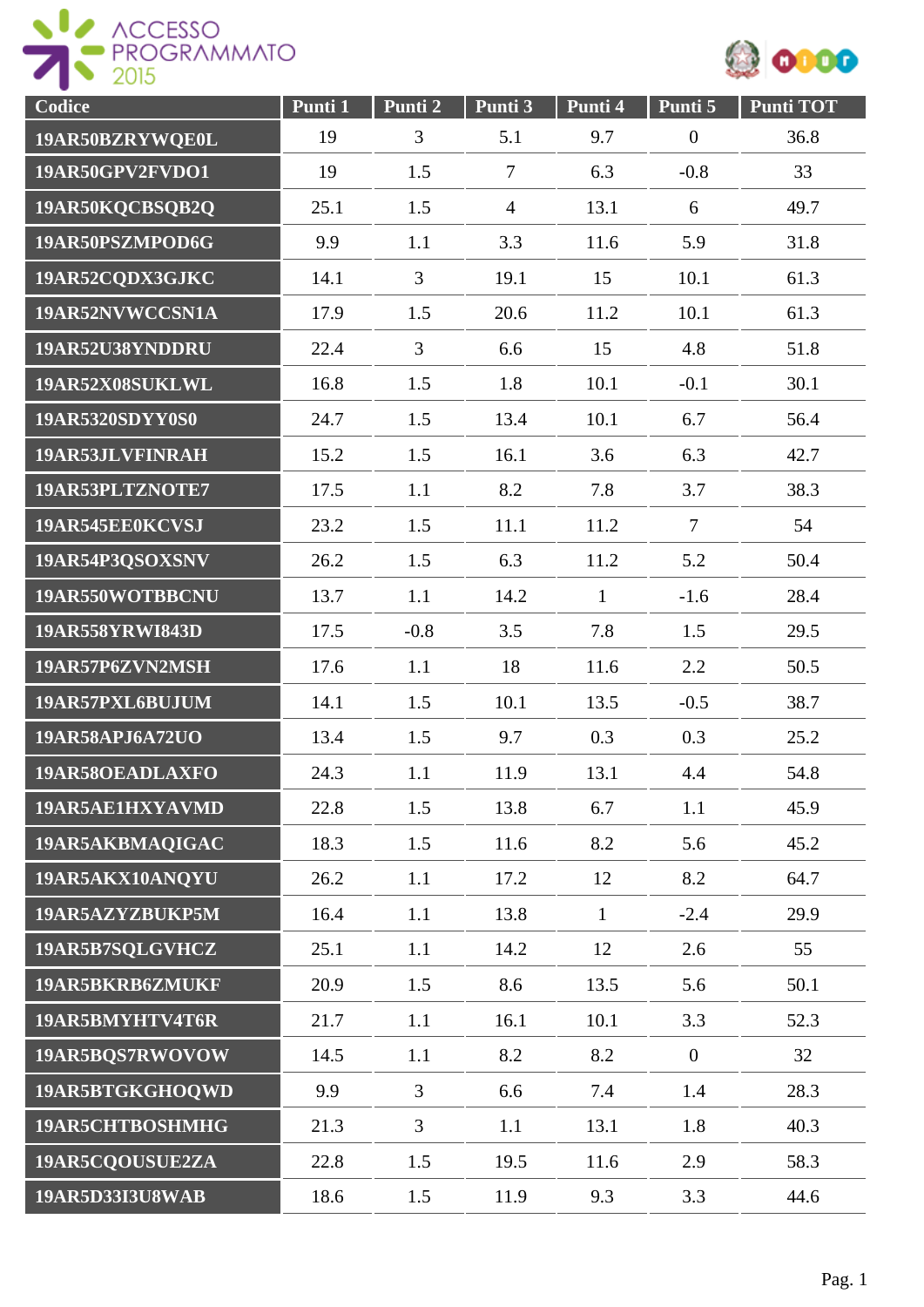

| Codice          | Punti 1          | Punti 2        | Punti 3      | Punti 4 | Punti 5          | <b>Punti TOT</b> |
|-----------------|------------------|----------------|--------------|---------|------------------|------------------|
| 19AR5DPXEBYK8RP | 20.5             | 1.1            | 15           | 7.4     | 11.2             | 55.2             |
| 19AR5DTUJF7G7H6 | 18.7             | $\overline{0}$ | 14.6         | 7.8     | 2.6              | 43.7             |
| 19AR5DV6BMVIBWH | 20.9             | 1.5            | 15.3         | 13.1    | $\overline{4}$   | 54.8             |
| 19AR5DYGDYLEYLT | 15.6             | 1.5            | 0.9          | 5.5     | 2.5              | 26               |
| 19AR5ECBHCQGHMI | 11.4             | 1.5            | 9.6          | 13.1    | 1.5              | 37.1             |
| 19AR5EJ8EVQFJ12 | 17.9             | 3              | 13.8         | 9.3     | $-0.1$           | 43.9             |
| 19AR5ELGTTKWEPT | 26.6             | 3              | 16.8         | 9.3     | 3.3              | 59               |
| 19AR5FAZF5VMLZY | 22.8             | $\overline{3}$ | 11.9         | 13.5    | 4.8              | 56               |
| 19AR5FMVHKBQ8NH | 10.7             | $-0.4$         | 4.5          | 8.6     | 3.3              | 26.7             |
| 19AR5FTC7CHMMQA | 14.1             | $\overline{0}$ | 5.6          | 6.7     | 7.8              | 34.2             |
| 19AR5G6QIG61LUP | 23.2             | $-0.4$         | 5.5          | 13.5    | 0.7              | 42.5             |
| 19AR5GKG5SJUZCA | 22.4             | $\overline{3}$ | 16.8         | 11.2    | $-0.8$           | 52.6             |
| 19AR5GTSQ0ZOPMQ | 16               | 1.1            | 16.8         | 8.2     | 1.7              | 43.8             |
| 19AR5GVQGQSYLBI | 13.1             | $\overline{3}$ | 13           | 5.5     | 3.7              | 38.3             |
| 19AR5HRYIWZNJZV | $\boldsymbol{0}$ | $\overline{0}$ | $\mathbf{0}$ | 10.5    | 9                | 19.5             |
| 19AR5HV0WZTG03Y | 23.2             | 1.5            | 11.6         | 15      | 4.4              | 55.7             |
| 19AR5HVK2SRQRDU | 13.4             | $-0.4$         | 2.8          | 5.9     | 1.4              | 23.1             |
| 19AR5I6BZTH3LEL | 21.3             | 1.1            | 15.7         | 9.7     | 9.3              | 57.1             |
| 19AR5IVDBYHPVYG | 15.2             | 3              | 14.9         | 9.3     | 2.9              | 45.3             |
| 19AR5JFD2WO1DS3 | 1.4              | $\overline{0}$ | 1.8          | 8.2     | $\boldsymbol{0}$ | 11.4             |
| 19AR5KEOOVDHGMP | 26.2             | 1.5            | 4.1          | 7.8     | 7.1              | 46.7             |
| 19AR5KJIWY5DPRN | 13               | 1.5            | 2.6          | 6.7     | $\overline{3}$   | 26.8             |
| 19AR5KMO3YMZ00S | 24.3             | $\overline{3}$ | 7.1          | 13.5    | 7.8              | 55.7             |
| 19AR5KO6C2M07FN | 21.3             | 1.5            | 4.5          | 13.5    | 6.7              | 47.5             |
| 19AR5KQESSGJD2F | 26.2             | $-0.4$         | 9.7          | 15      | 4.4              | 54.9             |
| 19AR5KWOFMEPLAM | 19.8             | 1.5            | 14.2         | 8.2     | 8.6              | 52.3             |
| 19AR5LJYO4GJ32H | 17.1             | 1.5            | 15.7         | 10.1    | 1.8              | 46.2             |
| 19AR5M0X3YPSPHK | 14.9             | $\mathbf{0}$   | 3.7          | 8.2     | $\overline{0}$   | 26.8             |
| 19AR5MARPYCDUL0 | 20.9             | 1.1            | 9.7          | 10.1    | 6.7              | 48.5             |
| 19AR5MDOX3CF0ZW | 21.7             | 1.5            | 10.5         | 13.5    | 9.7              | 56.9             |
| 19AR5MPEEZGHXOM | 17.9             | 1.5            | 4.8          | 9.3     | 4.1              | 37.6             |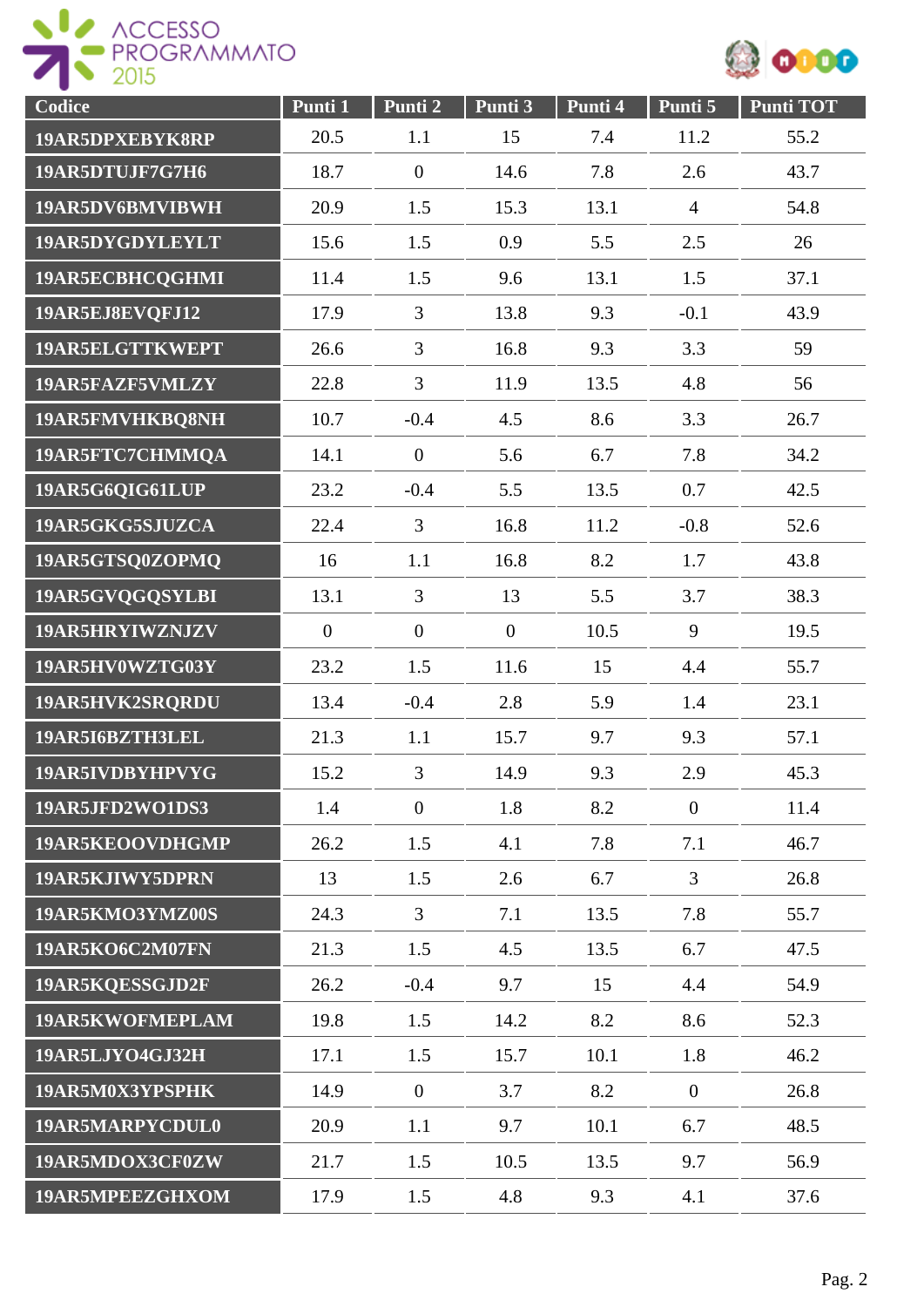



| Codice          | Punti 1 | Punti 2          | Punti 3        | Punti 4        | Punti 5          | <b>Punti TOT</b> |
|-----------------|---------|------------------|----------------|----------------|------------------|------------------|
| 19AR5MW7KQBFUEW | 20.5    | 1.1              | 8.8            | 15             | $\overline{4}$   | 49.4             |
| 19AR5NNANLYALXH | 17.5    | 1.1              | 13.4           | 13.1           | 7.4              | 52.5             |
| 19AR5O4LFYRX5BL | 18.7    | 1.5              | 11.6           | 5.6            | 2.6              | 40               |
| 19AR5OAKK3Z24ZC | 20.5    | 3                | 9.6            | 11.2           | $\tau$           | 51.3             |
| 19AR5ODNGN2NJHB | 22.4    | $-0.4$           | 18.7           | 13.5           | 2.6              | 56.8             |
| 19AR5OEWJAKO7KL | 19.8    | $\boldsymbol{0}$ | 16.1           | 11.2           | 6                | 53.1             |
| 19AR5OFWY1LQMYE | 13.7    | 1.1              | 1.4            | $\overline{4}$ | $\mathbf{1}$     | 21.2             |
| 19AR5OHS3TQCTH0 | 26.2    | 1.1              | 14.6           | 7.4            | 2.5              | 51.8             |
| 19AR5OQQXAWBEZD | 6.7     | $\theta$         | 9.7            | 8.6            | 6                | 31               |
| 19AR5PECY6TTMUE | 20.5    | 1.5              | 11.5           | 11.2           | 9.3              | 54               |
| 19AR5PQSOMQQHLA | 22.4    | 1.5              | 17.6           | 5.5            | 9.3              | 56.3             |
| 19AR5PRLWSOQOGT | 22.4    | 1.5              | 16.1           | 11.6           | 12.3             | 63.9             |
| 19AR5QA8G16SJJS | 21.7    | 1.1              | 10.5           | 6.7            | 6                | 46               |
| 19AR5QIHTCWZGCJ | 17.9    | 1.5              | $\tau$         | 7.1            | 4.1              | 37.6             |
| 19AR5QSCKKHJHDH | 18.6    | $-0.4$           | 0.6            | 13.1           | $-0.8$           | 31.1             |
| 19AR5QVT7QV6BEY | 19.1    | $\boldsymbol{0}$ | $\overline{7}$ | 13.5           | 7.1              | 46.7             |
| 19AR5QXFZ5KZES7 | 26.2    | 1.5              | 8.1            | 11.2           | 12.7             | 59.7             |
| 19AR5R15IQYRSRI | 26.6    | $-0.4$           | 15             | 13.5           | $\overline{4}$   | 58.7             |
| 19AR5R8KWCZ0QOI | 23.2    | 1.5              | 12.7           | 13.1           | 1.4              | 51.9             |
| 19AR5RGFQ5AFSPQ | 17.9    | 1.5              | 11.6           | 6.7            | 3.7              | 41.4             |
| 19AR5RTZ0ZFKZVT | 22.8    | 1.5              | 16.1           | 9.7            | 3.7              | 53.8             |
| 19AR5RXP53OGXKK | 22.4    | 1.1              | 8.8            | 9.3            | $-0.6$           | 41               |
| 19AR5RZZ10FIODI | 14.9    | 1.5              | 13.4           | 4.4            | 2.5              | 36.7             |
| 19AR5SQLISOO7S0 | 20.6    | 1.5              | 12             | 6              | 1.1              | 41.2             |
| 19AR5T0PFSXJZ2M | 21.7    | $\overline{3}$   | 7.8            | 0.3            | $\boldsymbol{0}$ | 32.8             |
| 19AR5THH4LVXBXP | 14.1    | 1.5              | 15.3           | 8.6            | $\overline{3}$   | 42.5             |
| 19AR5TTQ2XRT08V | 16.7    | $\overline{3}$   | 16.8           | 9.7            | $-0.9$           | 45.3             |
| 19AR5TWZANOM0E4 | 24.7    | 1.1              | 13.4           | 15             | 5.2              | 59.4             |
| 19AR5UNEM1UVIWQ | 20.2    | $\overline{3}$   | 13.5           | 10.5           | 7.5              | 54.7             |
| 19AR5UNZBKYCJWH | 18.3    | $\boldsymbol{0}$ | $\overline{4}$ | 9.3            | 0.7              | 32.3             |
| 19AR5UPL3QMEOLQ | 26.2    | $\boldsymbol{0}$ | 2.6            | 4.8            | 6                | 39.6             |